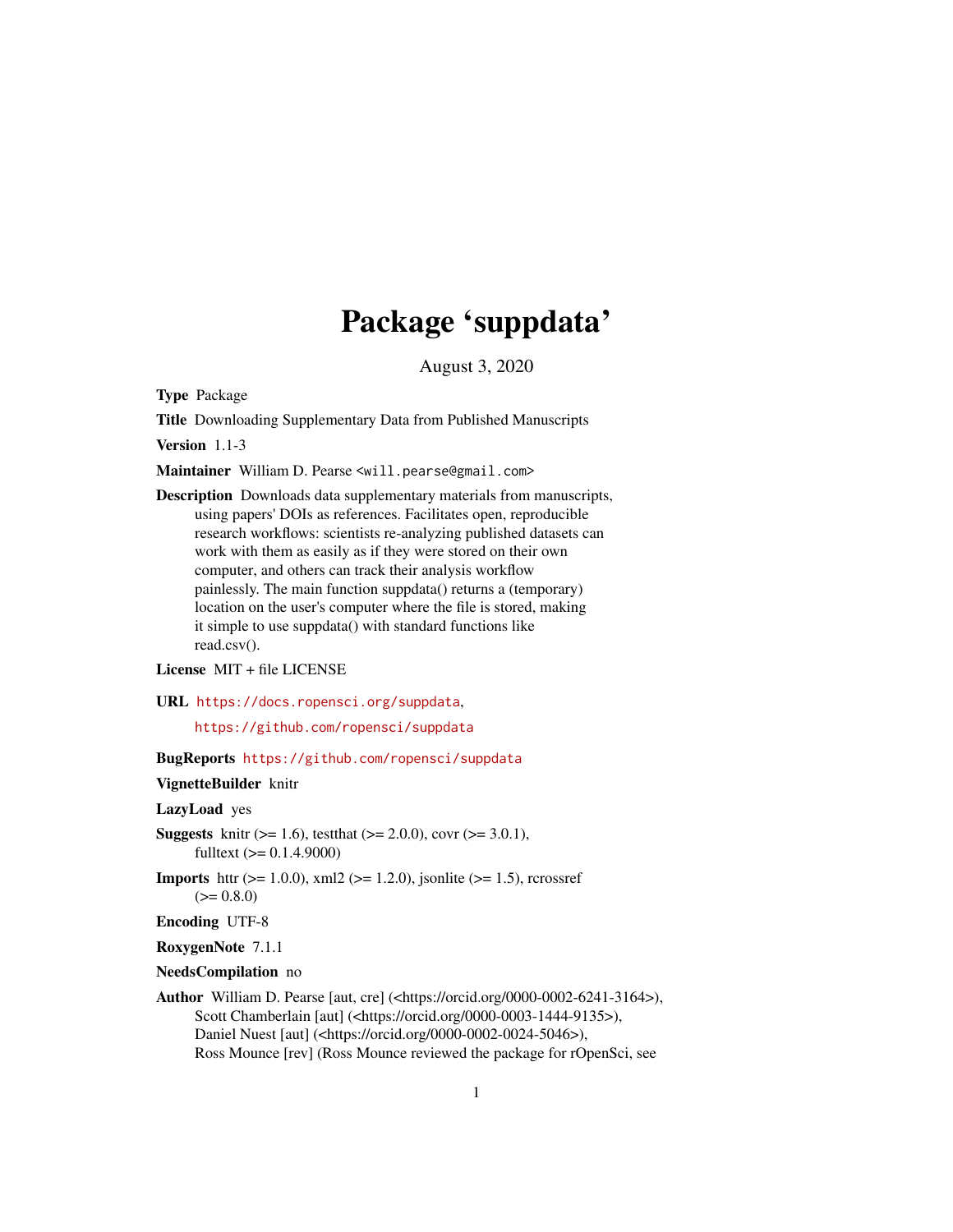## <span id="page-1-0"></span>2 supported to the contract of the contract of the contract of the contract of the contract of the contract of the contract of the contract of the contract of the contract of the contract of the contract of the contract of

https://github.com/ropensci/onboarding/issues/195), Sarah Supp [rev] (Sarah Supp reviewed the package for rOpenSci, see https://github.com/ropensci/onboarding/issues/195)

# Repository CRAN

Date/Publication 2020-08-03 10:40:02 UTC

# R topics documented:

| Index    |                                                |  |
|----------|------------------------------------------------|--|
| suppdata | Download supplementary materials from journals |  |

# Description

Put a call to this function where you would put a file-path - everything is cached by default, so you don't have to worry about multiple downloads in the same session.

#### Usage

```
suppdata(
 x,
  si,
  from = c("auto", "plos", "wiley", "science", "proceedings", "figshare",
  "esa_data_archives", "esa_archives", "biorxiv", "epmc", "peerj", "copernicus",
    "jstatsoft"),
  save.name = NA,
 dir = NA,cache = TRUE,
 vol = NA,
 issue = NA,
 list = FALSE,
  timeout = 10
)
## S3 method for class 'character'
suppdata(
 x,
  si,
  from = c("auto", "plos", "wiley", "science", "proceedings", "figshare",
  "esa_data_archives", "esa_archives", "biorxiv", "epmc", "peerj", "copernicus",
    "jstatsoft"),
  save.name = NA,
  dir = NA,cache = TRUE,
```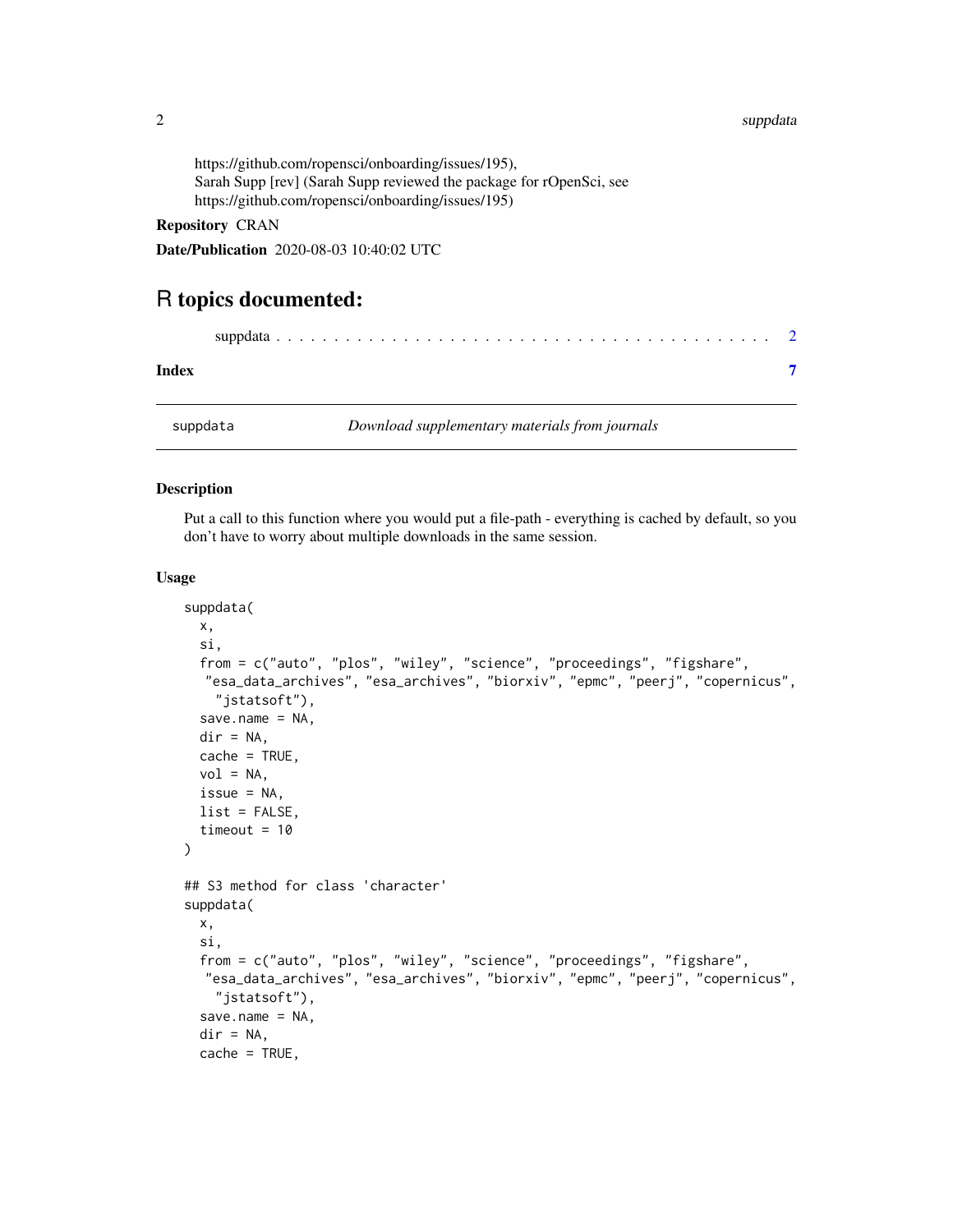## <span id="page-2-0"></span>suppdata 3 and 3 and 3 and 3 and 3 and 3 and 3 and 3 and 3 and 3 and 3 and 3 and 3 and 3 and 3 and 3 and 3 and 3 and 3 and 3 and 3 and 3 and 3 and 3 and 3 and 3 and 3 and 3 and 3 and 3 and 3 and 3 and 3 and 3 and 3 and 3 a

```
vol = NA,
 issue = NA,
 list = FALSE,
 timeout = 10
)
## S3 method for class 'ft_data'
suppdata(
 x,
  si,
 from = c("auto"),save.name = NA,
 dir = NA,
 cache = TRUE,vol = NA,
 issue = NA,
 list = FALSE,
  timeout = 10\mathcal{L}## S3 method for class 'ft'
suppdata(
 x,
 si,
 from = c("auto"),
 save.name = NA,
 dir = NA,cache = TRUE,
 vol = NA,
 issue = NA,
 list = FALSE,
 timeout = 10)
```
# Arguments

| $\mathsf{x}$ | One of: vector of $DOI(s)$ of article(s) (a character), output from fulltext's<br>ft_get, or output from fulltext's ft_search. Note: if using ESA journal,<br>you can *only* use the ESA-specific article code (e.g., E092-201).                                                                                                                                                                                                                                                           |
|--------------|--------------------------------------------------------------------------------------------------------------------------------------------------------------------------------------------------------------------------------------------------------------------------------------------------------------------------------------------------------------------------------------------------------------------------------------------------------------------------------------------|
| si           | number of the supplementary information $(SI)$ to be downloaded $(1, 2, 3, etc.),$<br>or (for ESA, Science, and Copernicus journals) the name of the supplement (e.g.,<br>"S1_data.csv"). Can be a character or numeric.                                                                                                                                                                                                                                                                   |
| from         | Publisher of article (character). The default (auto) uses crossref (cr_works)<br>to detect the journal's publisher. Specifying the journal can somewhat speed<br>up your download, or be used to force a download from EPMC (see details).<br>You *must* specify if downloading from an ESA journal (esa_data_archives,<br>esa_archives). You can only use this argument if $x$ is a vector of DOI(s).<br>Must be one of: auto (i.e., auto-detect journal; default), plos, wiley, science, |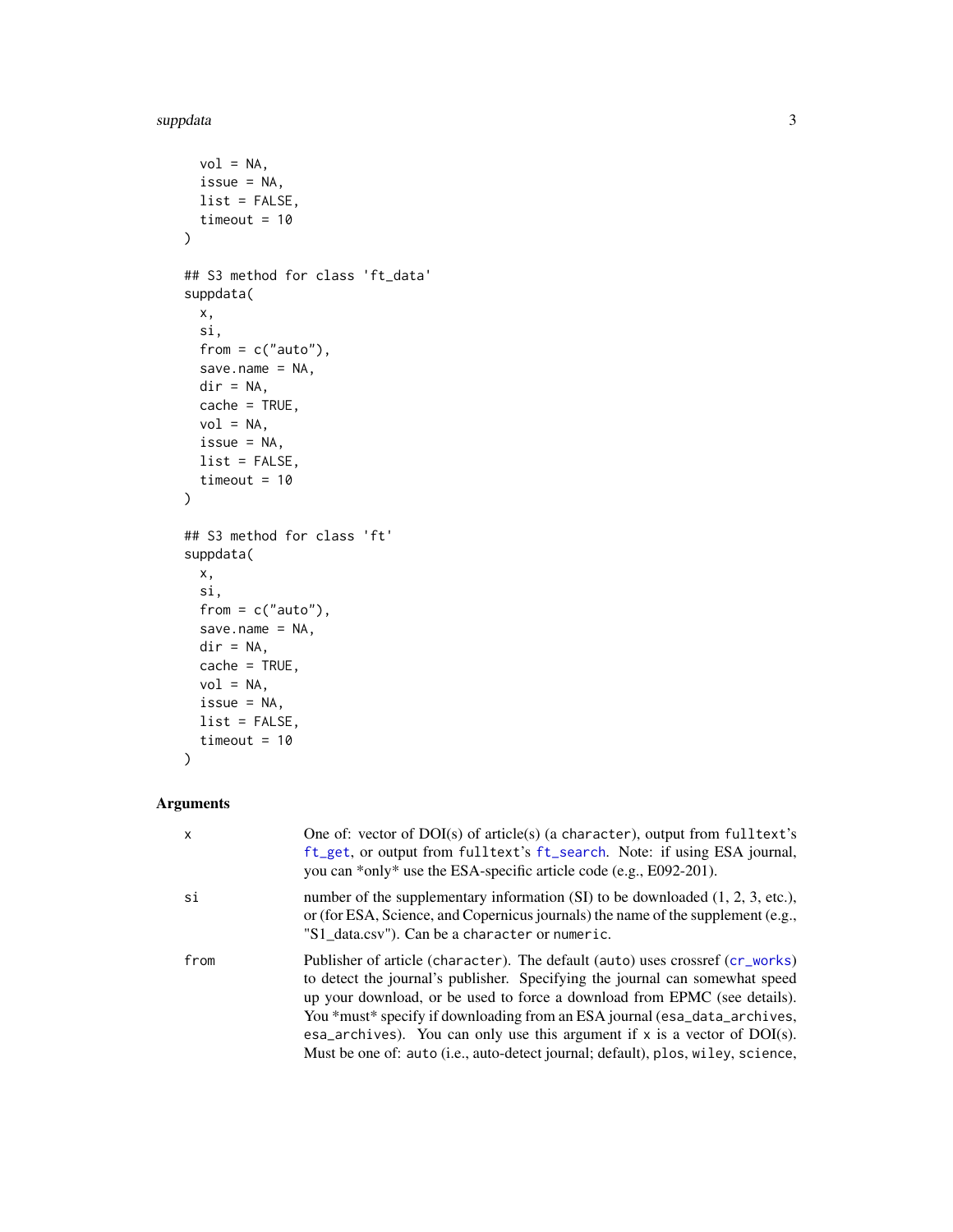<span id="page-3-0"></span>

|           | proceedings, figshare, esa_data_archives, esa_archives, biorxiv, epmc,<br>peerj, copernicus, (Data)dryad), mdpi, or jstatsoft.         |
|-----------|----------------------------------------------------------------------------------------------------------------------------------------|
| save.name | a name for the file to download (character). If NA (default) this will be a<br>combination of the DOI and SI number                    |
| dir       | directory to save file to (character). If NA (default) this will be a temporary<br>directory created for your files                    |
| cache     | if TRUE (default), the file won't be downloaded again if it already exists (in a<br>temporary directory creates, or your chosen dir)   |
| vol       | Article volume (Proceedings journals only; numeric)                                                                                    |
| issue     | Article issue (Proceedings journals only; numeric)                                                                                     |
| list      | if TRUE, print all files within a zip-file downloaded from EPMC (default: FALSE).<br>This is *very* useful if using EPMC (see details) |
| timeout   | how long to wait for successful download (default 10 seconds)                                                                          |

# Details

The examples probably give the best indication of how to use this function. In general, just specify the DOI of the article you want to download data from, and the number of the supplement you want to download  $(1, 5, etc.).$  ESA journals don't use DOIs (give the article code; see below), and Proceedings, Science, and ESA journals need you to give the filename of the supplement to download. For Figshare articles, you can give either the number or the name. The file extensions (suffixes) of files are returned as suffix attributes (see first example), which may be useful if you don't know the format of the file you're downloading.

For any DOIs not recognised (and if asked) the European PubMed Central API is used to look up articles. What this database calls a supplementary file varies by publisher; often they will simply be figures within articles, but we (obviously) have no way to check this at run-time. I strongly recommend you run any EPMC calls with list=TRUE the first time, to see the filenames that EPMC gives supplements, as these also often vary from what the authors gave them. This may actually be a 'feature', not a 'bug', if you're trying to automate some sort of meta-analysis.

Below is a list of all the publishers this supports, and examples of articles from them.

- auto Default. Use a cross-ref search ([cr\\_works](#page-0-0)) on the DOI to determine the publisher.
- plos Public Library of Science journals (e.g., PLoS One; [https://journals.plos.org/plosone/](https://journals.plos.org/plosone/article?id=10.1371/journal.pone.0126524) [article?id=10.1371/journal.pone.0126524](https://journals.plos.org/plosone/article?id=10.1371/journal.pone.0126524))
- wiley Wiley journals (e.g., <https://onlinelibrary.wiley.com/doi/10.1111/ele.12289/abstract>)
- science Science magazine (e.g., <https://www.sciencemag.org/content/345/6200/1041.short>)
- proceedings Royal Society of London journals (e.g., [https://rspb.royalsocietypublishing.](https://rspb.royalsocietypublishing.org/content/282/1814/20151215) [org/content/282/1814/20151215](https://rspb.royalsocietypublishing.org/content/282/1814/20151215)). Requires vol and issue of the article.

figshare Figshare (e.g., <https://doi.org/10.6084/m9.figshare.979288.v1>)

esa\_data\_archives & esa\_data You must give article codes, not DOIs, for these, which you can find on the article itself. An ESA Data Archive paper - not to be confused with an ESA Archive, which is the supplement to an ESA paper. The distinction seems less crazy once you're reading the paper - if it only describes a dataset, it's an esa\_archive paper, else it's an esa\_data\_archive. For example, [http://www.esapubs.org/archive/ecol/E092/](http://www.esapubs.org/archive/ecol/E092/201/default.htm)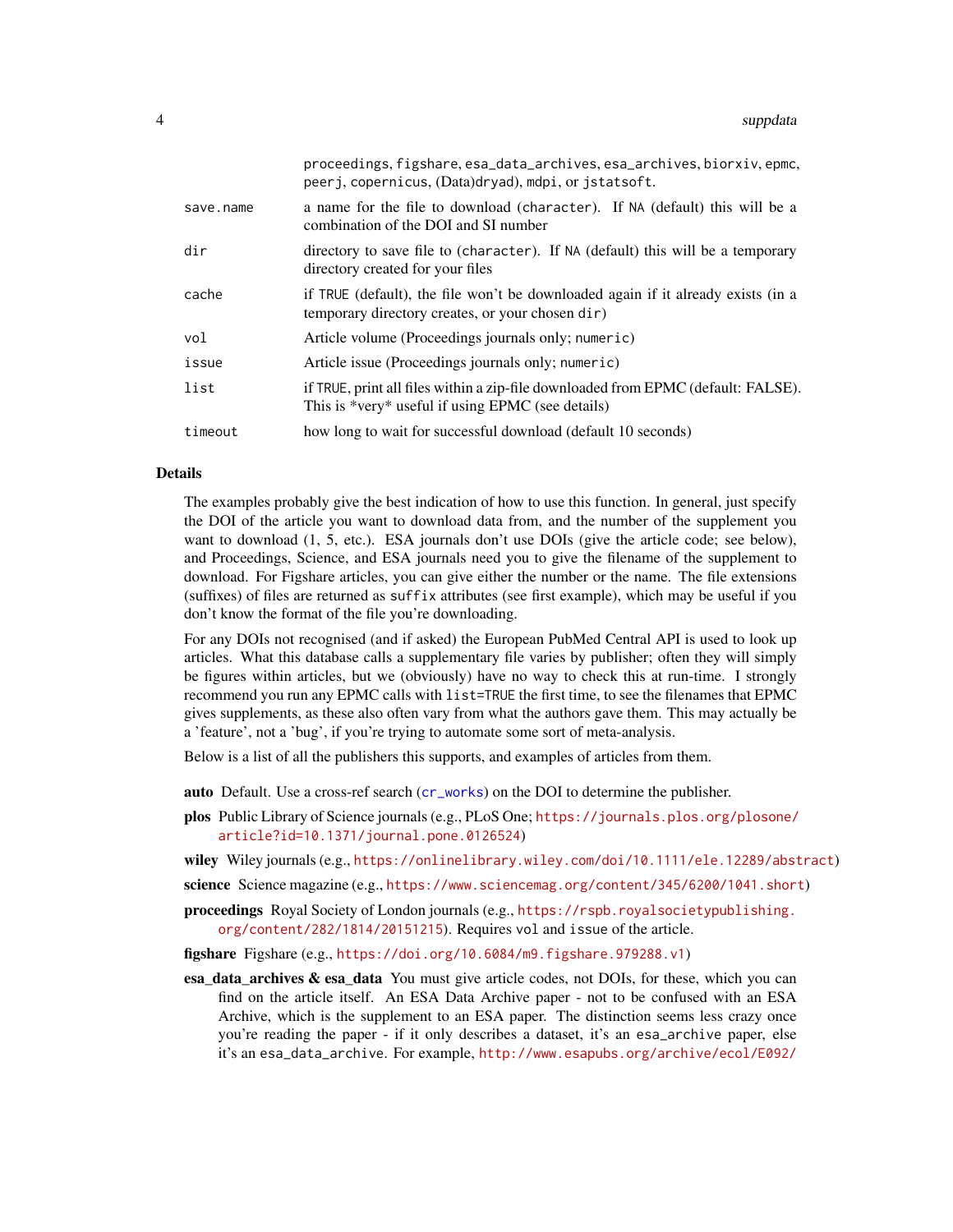## [suppdata](http://www.esapubs.org/archive/ecol/E092/201/default.htm) 50 to 50 million with the state of the state of the state of the state of the state of the state of the state of the state of the state of the state of the state of the state of the state of the state of the state

[201/default.htm](http://www.esapubs.org/archive/ecol/E092/201/default.htm) is an esa\_data\_archive whose article code is E092-201-D1; [http://](http://esapubs.org/Archive/ecol/E093/059/default.htm) [esapubs.org/Archive/ecol/E093/059/default.htm](http://esapubs.org/Archive/ecol/E093/059/default.htm) is a esa\_archive whose code is E093- 059-D1.

biorxiv Load from bioRxiv (e.g., <https://biorxiv.org/content/early/2015/09/11/026575>)

- epmc Look up an article on the Europe PubMed Central, and then download the file using their supplementary materials API (<https://europepmc.org/restfulwebservice>). See comments above in 'notes' about EPMC.
- peerj PeerJ journals (e.g., <https://doi.org/10.7717/peerj.3006>) and PeerJ Preprints (e.g., <https://doi.org/10.7287/peerj.preprints.26561v1>)
- copernicus Copernicus Publications journals (e.g., <https://doi.org/10.5194/bg-14-1739-2017>), see [https://publications.copernicus.org/open-access\\_journals/open\\_access\\_jou](https://publications.copernicus.org/open-access_journals/open_access_journals_a_z.html)rnals\_ [a\\_z.html](https://publications.copernicus.org/open-access_journals/open_access_journals_a_z.html) for a full list of journals. Only one supplemental is supported, which can be a zip archive or a PDF file. A numeric si parameter must be 1 to download the whole archive, which is saved using Copernicus naming scheme (<journalname>-<volume>-<firstpage>-<year>supplement.zip) and save.name is ignored, or to download the PDF. If si matches the name of the supllemental archive (i.e. uses the Copernics naming scheme), then the suppdata archive is not unzipped. si may be the name of a file in that archive, so only that file is extracted and saved to save.name.

# **Note**

Make sure that the article from which you're attempting to download supplementary materials \*has\* supplementary materials. 404 errors and 'file not found' errors can result from such cases.

# Author(s)

Will Pearse (<will.pearse@usu.edu>) and Scott Chamberlain (<myrmecocystus@gmail.com>)

# Examples

```
#Put the function wherever you would put a file path
crabs <- read.csv(suppdata("10.6084/m9.figshare.979288", 2))
#View the suffix (file extension) of downloaded files
# - note that not all files are uploaded/stored with useful file extensions!
suppdata("10.6084/m9.figshare.979288", 2)
attr(suppdata("10.6084/m9.figshare.979288", 2), "suffix")
#ESA data papers and regular articles *must* be marked
fungi <- read.csv(suppdata("E093-059", "myco_db.csv",
                                        "esa_archives"))
mammals <- read.csv(suppdata("E092-201", "MCDB_communities.csv",
                                            "esa_data_archives"))
epmc.fig <- suppdata("10.1371/journal.pone.0126524",
                       "pone.0126524.s002.jpg", "epmc")
#...note this 'SI' is not actually an SI, but rather an image from the paper.
copernicus.csv <- suppdata("10.5194/bg-14-1739-2017",
```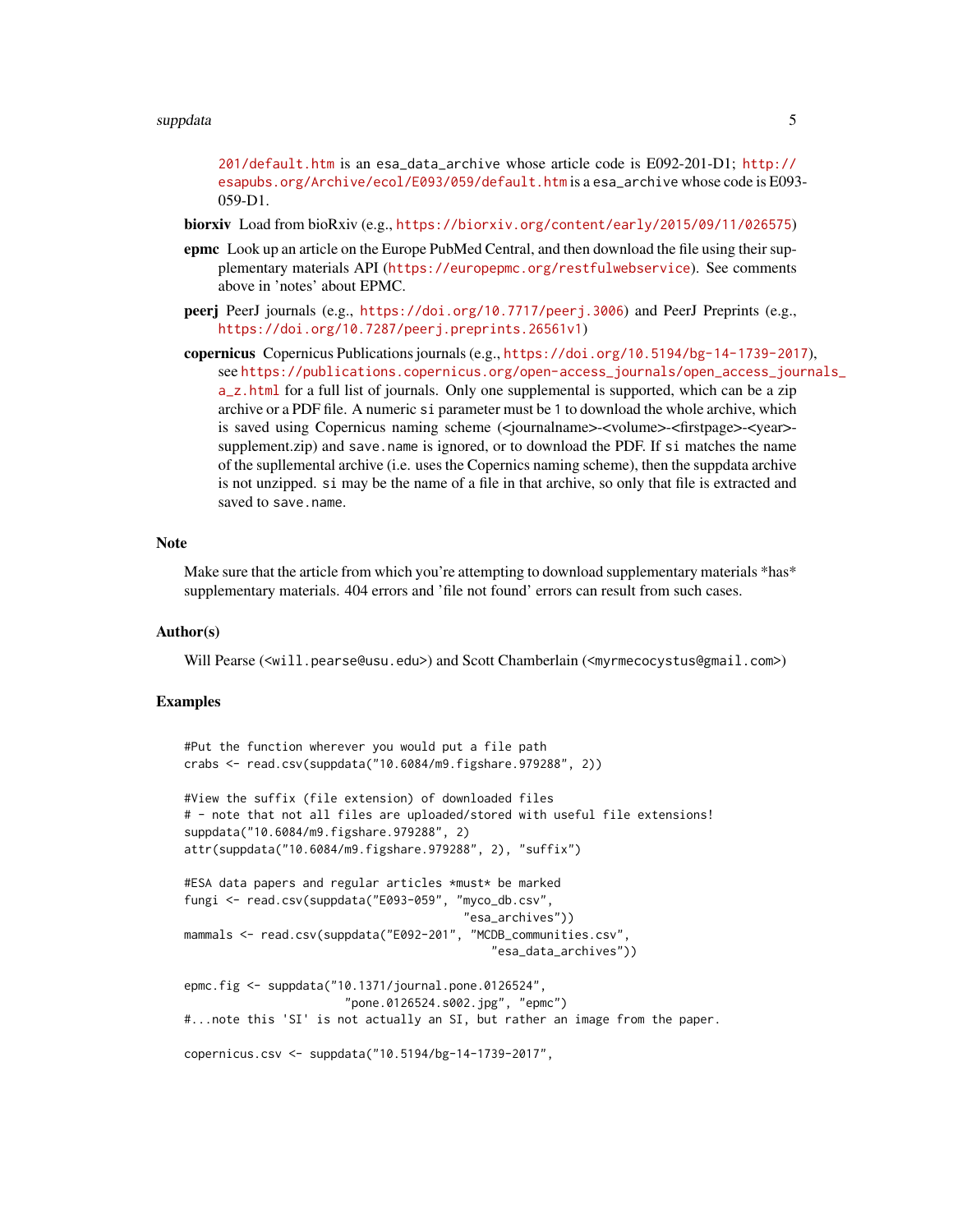## 6 supported by the contract of the contract of the contract of the supported by supported by supported by  $\sim$

"Table S1 v2 UFK FOR\_PUBLICATION.csv", save.name = "data.csv") #...note this 'SI' is not an SI but the name of a file in the supplementary information archive.

# (examples not run on CRAN to avoid downloading files repeatedly)